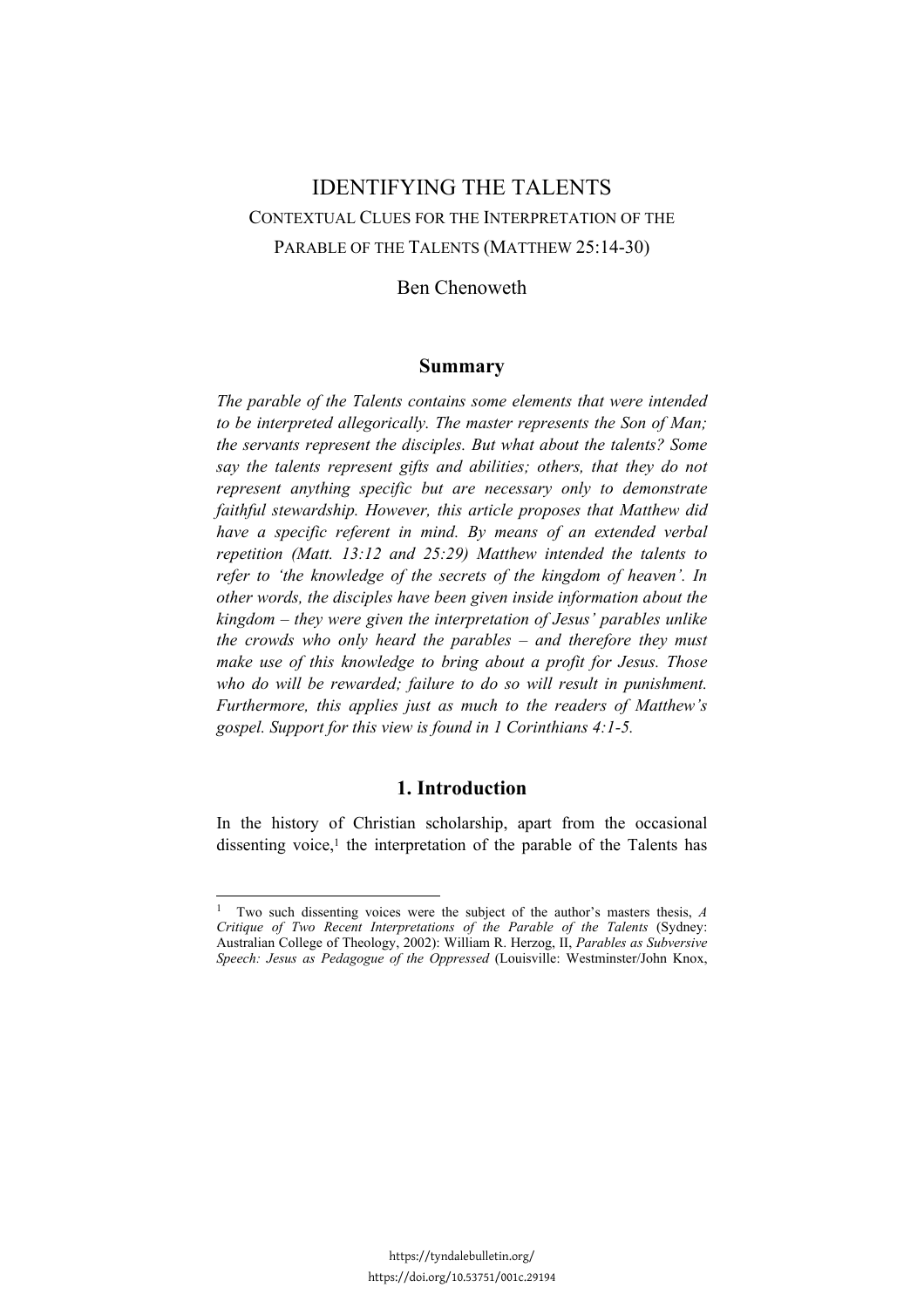been largely a matter of scholarly consensus: it teaches fidelity in what God has entrusted to us. Where disagreement emerges, however, is what precisely the parable is claiming God has entrusted to us. In other words, what do the talents represent? The most common answer is that the talents refer to gifts and abilities. However, it is the contention of this article that this is not what Matthew intended when he included this parable of Jesus in his gospel.

## **2. The Presence of Allegory**

It is widely recognised today that Jesus' parables contain elements that were intended to be interpreted allegorically. This does not mean that they are allegories in the full sense such that all characters and events, right down to the tiniest detail, have equivalents in the real world. Rather, there are only a limited number of allegorical connections. The issue for the interpreter is, of course, which ones can be made legitimately.

The parable of the Talents in Matthew 25:14-30 describes a wealthy man who, before going on a journey, entrusts money to his three servants who then split into two groups according to their contrasting behaviour: the first two servants double the money entrusted to them whilst the third buries the money thus avoiding loss but also missing out on making any increase. When the wealthy man returns, and the servants are summoned to settle their accounts, the first two are rewarded and the third is punished.

To whom does the wealthy man refer? If rabbinic parables are any indication, Matthew's readers could well understand the wealthy man as referring to God. One of the important features of the early Jewish parables is that in almost every parable that involves an authority figure, whether this be a king, a master, a father, or even a man, that figure represents God.2 Looking to rabbinic parables for interpretive clues must be done with caution, however. As John W. Sider notes: 'Rabbinic parables may also illuminate the expectations of Jesus'

<sup>1994): 150-68,</sup> and N. T. Wright, *Jesus and the Victory of God* (Minneapolis: Fortress, 1996): 632-39.

<sup>2</sup> Craig A. Evans, 'Parables in Early Judaism' in *The Challenge of Jesus' Parables* (ed. Richard N. Longenecker; Grand Rapids: Eerdmans, 2000): 67: 'There are some 325 extant Tannaitic parables, more than half of which feature a king, who almost always represents God.'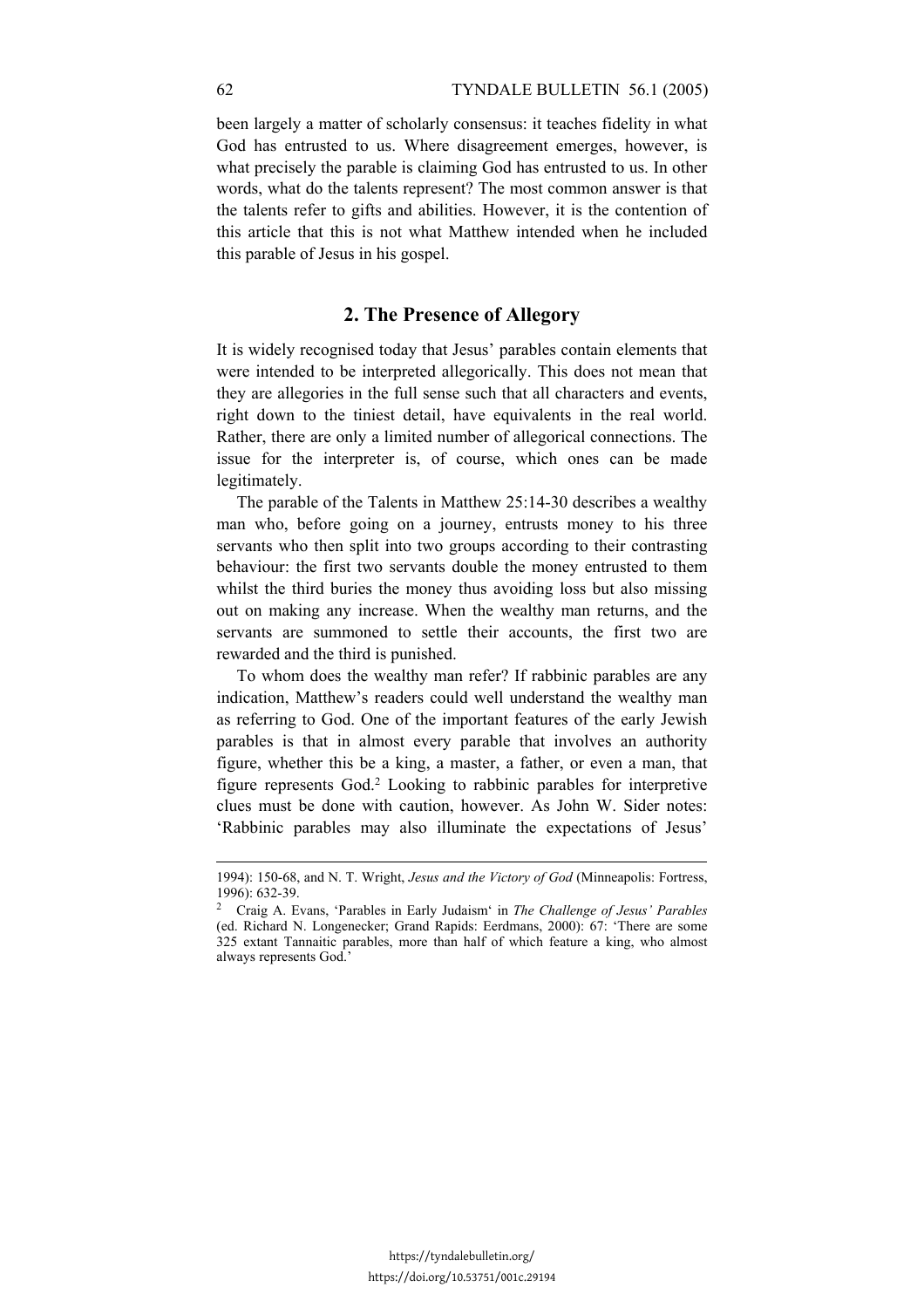audience, even though none of the extant examples can be dated as early as the time of his ministry.'3 As such, at best they can be seen to be part of the common religious milieu.<sup>4</sup> However, this does not necessarily mean that the master in the parable of the Talents also refers to God. Given the context in which Matthew has placed this parable, that is, in a section dealing with the unexpected coming of the Son of Man, following on directly after the parable of the Ten Virgins in which the central authority figure, the bridegroom, referred to the Son of Man5, and immediately preceding an account of the Son of Man performing the final judgement, the wealthy man far more likely refers to the Son of Man as well, certainly as far as Matthew is concerned. After all, Judaism with its strict monotheism only had one main authority figure. Early Christianity, whilst not abandoning monotheism, had two possibilities to choose from: God the Father and Jesus Christ the Lord or Master.

Once this identification has been made the two groups of subordinates exhibiting contrasting behaviour – the two faithful servants and the one wicked servant – quite naturally refer to Jesus' disciples,<sup>6</sup> just as did the wise and foolish virgins in the preceding parable. After all, as Matthew 24:3 makes clear, Jesus in his Mount of Olives discourse is speaking to his disciples not the crowds. It makes sense that the parables included here are directly relevant to this audience.

<sup>3</sup> John W. Sider, *Interpreting the Parables: A Hermeneutical Guide to Their* 

<sup>&</sup>lt;sup>4</sup> Brad H. Young, *Jesus and His Jewish Parables: Rediscovering the Roots of Jesus' Teaching* (New York: Paulist, 1989): 37: 'The parables of Jesus, like those of Israel's sages, are derived from the common environment of the rabbinical world of instruction<sup>3</sup>

<sup>5</sup> A careful reader of Matthew's gospel will have no difficulty in identifying the bridegroom of Matt. 25:1 with Jesus, since this concept has been introduced in Mattt. 9:15, see W. D. Davies and Dale C. Allison, *A Critical and Exegetical Commentary on the Gospel According to Saint Matthew* (ICC; Edinburgh: T&T Clark, 1988): III.395.<br><sup>6</sup> Cf. Matt. 20:26; Luke 16:13; 17:10; John 13:16; 15:15, 20. See also Frederick Dale

Bruner, *Matthew Vol. 2: The Churchbook (Matthew 13–28)* (Dallas: Word, 1990): 902: 'the word "servants" reminds us for a third time in three parables that we are dealing with believers, not unbelievers.'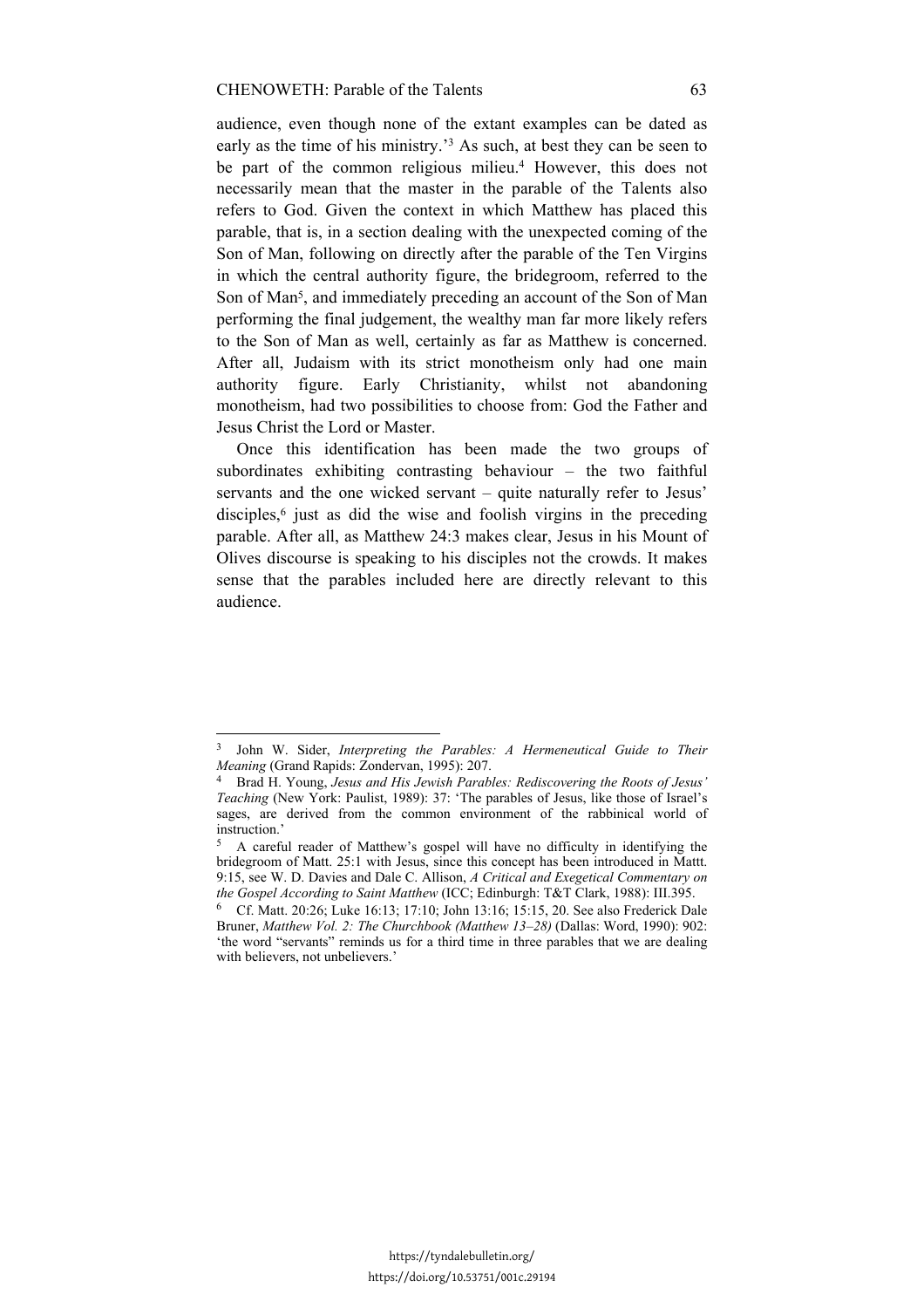#### **3. Identifying The Talents**

In the history of interpretation scholars provide a more or less explicit identification of what the talents represent depending on their preference for allegory. However, even those commentators who explicitly deny allegory end up making some form of allegorical association for the talents. For example, Adolf Jülicher, the driving force behind the move to limit the presence of allegory in Jesus' parables, makes no less than *three* allegorical connections when he says that the parable of the talents teaches 'fidelity in all that God has entrusted to us.'7

A talent was a measure of weight varying in size from about 26 to 36 kilograms. This became a unit of coinage in that it referred to a certain amount of a metal, either gold, silver or copper. While this value differed at various times and in various places, it was always comparatively high. As a unit of currency it only appears elsewhere in the New Testament in the parable of the Unforgiving Servant (Matt. 18:23-34) where the 10,000 talents that the servant owes the king is a huge monetary debt, impossible to repay. However, in the parable of the Talents the servants are given five, two and one talents respectively. These are still very large sums of money which would have provided the servants with great opportunities for investment.

As far as the underlying significance of the talents is concerned, since the talents are distributed unequally according to ability many scholars conclude that they probably symbolise personal gifts and abilities to be used in the service of the Son of Man. For Chrysostom, the talents represent 'each person's ability, whether in the way of protection, or in money, or in teaching, or whatever.'8 Similarly, for Calvin the talents are the gifts of God, especially the gifts of the Holy Spirit.<sup>9</sup> More recently, Craig L. Blomberg identifies the talents as a portion of God's resources;<sup>10</sup> I. H. Jones, whatever endowment a Christian may have received, although gifts of 'hearing' and

 $\overline{a}$ 

<sup>7</sup> Adolf Jülicher, *Die Gleichnisreden Jesu*, *Band 2: Auslegung der Gleichnisreden der drei ersten Evangelien* (Freiburg i. Br.: Mohr, 1899): 481: 'auf Treue in allem, was Gott uns anvertraut hat'. The allegorical connections Jülicher makes are, of course, the Master  $=$  God, the servants  $=$  us, and the talents  $=$  what has been entrusted.

<sup>8</sup> Homily LXXVIII in St. John Chrysostom, *Homilies on Matthew* in *Nicene and Post-Nicene Fathers* Vol. 10 (Grand Rapids: Eerdmans, 1978): 472.<br><sup>9</sup> John Calvin, *Commentary on a Harmony of the Evangelists: Matthew, Mark, and* 

*Luke* Vol. 3 (Edinburgh: Calvin Translation Society, 1846): 444. 10 Craig L. Blomberg, *Interpreting the Parables* (Leicester: Apollos, 1990): 214.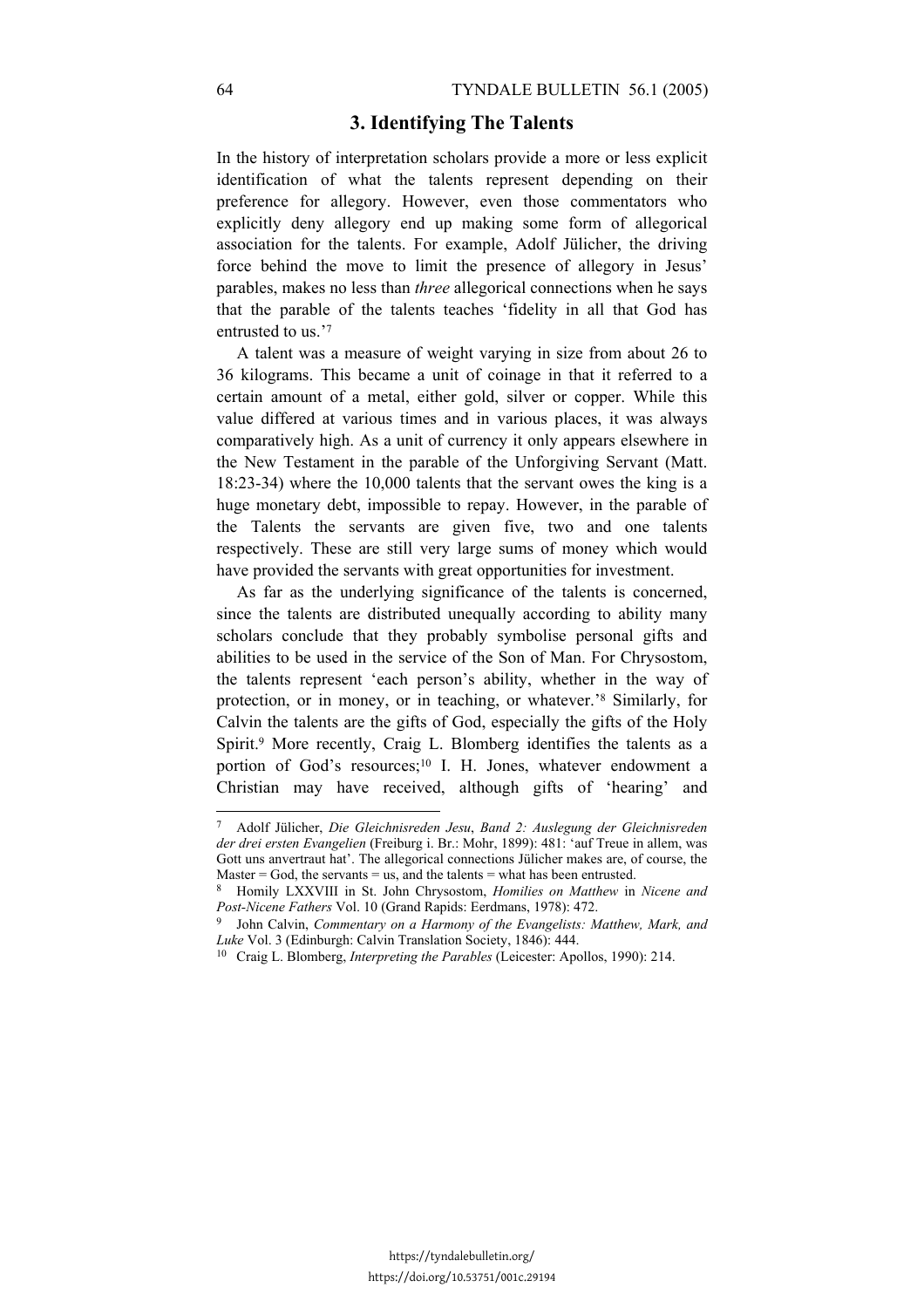'understanding' are emphasised;<sup>11</sup> and Brad H. Young, everything that a person has whether it be goods or abilities.12

However, this may be unduly influenced by the meaning of the word 'talent' in English<sup>13</sup> and a misapplication of verse 29. This verse is often seen as teaching a 'use it or lose it' principle which very nicely applies to gifts and abilities. For example, Leon Morris comments:

Anyone who has a talent (using the word in the modern sense) of any kind and fails to use it, by that very fact forfeits it. By contrast, anyone who has a talent and uses it to the full finds that the talent develops and grows. This is a law of the spiritual life, and we neglect it at our peril.14

However, verse 29 is *not* being used to explain how the first two servants doubled their talents. Rather, it is used to explain the rewarding of the first two servants and the punishing of the third servant. Consequently, we need to see the verse as applying in the context of the eschatological judgement: one's eschatological reward will merely heighten or make complete that which one has already experienced in part during this life.15

Furthermore, if one follows this equating of talents with gifts and abilities through the parable the end result is some rather puzzling readings. For example, the first two servants double their 'talents'; this implies that using one's gifts and abilities will result in the gaining of *more* gifts and abilities rather than *improving* the gifts and abilities one already has which is the usual understanding. The issue is further clouded by verse 28 where the one talent of the third servant is taken away and given to the first servant. How this could be said to apply to gifts and abilities is not at all clear.

 $\overline{a}$ 

<sup>11</sup> Ivor Harold Jones, *The Matthean Parables: A Literary & Historical Commentary* (Leiden: Brill, 1995): 478, 471.

<sup>12</sup> Brad H. Young, *The Parables: Jewish Tradition and Christian Interpretation* (Peabody: Hendrickson, 1998): 82.

 $13$  'Talent' in the figurative sense of mental endowment or natural ability is derived from this very parable and was first used in this way in English circa 1430, *The Oxford English Dictionary* (2nd Ed.) Vol. 17 (Oxford: Clarendon, 1989): 580. In other words, this figurative sense of the word should *not* be read back into the parable. 14 Leon Morris, *The Gospel According to Matthew* (Grand Rapids: Eerdmans, 1992):

<sup>632.</sup> 

<sup>15</sup> As Craig L. Blomberg says: 'The principle applies in a preliminary fashion already in this life … The principle will be applied more consistently in a once-for-all fashion on Judgment Day' (*Matthew* [NAC 22; Nashville: Broadman, 1992]: 374). See also Jan Lambrecht, *Out of the Treasure: The Parables in the Gospel of Matthew* (Louvain: Peeters, 1991): 231.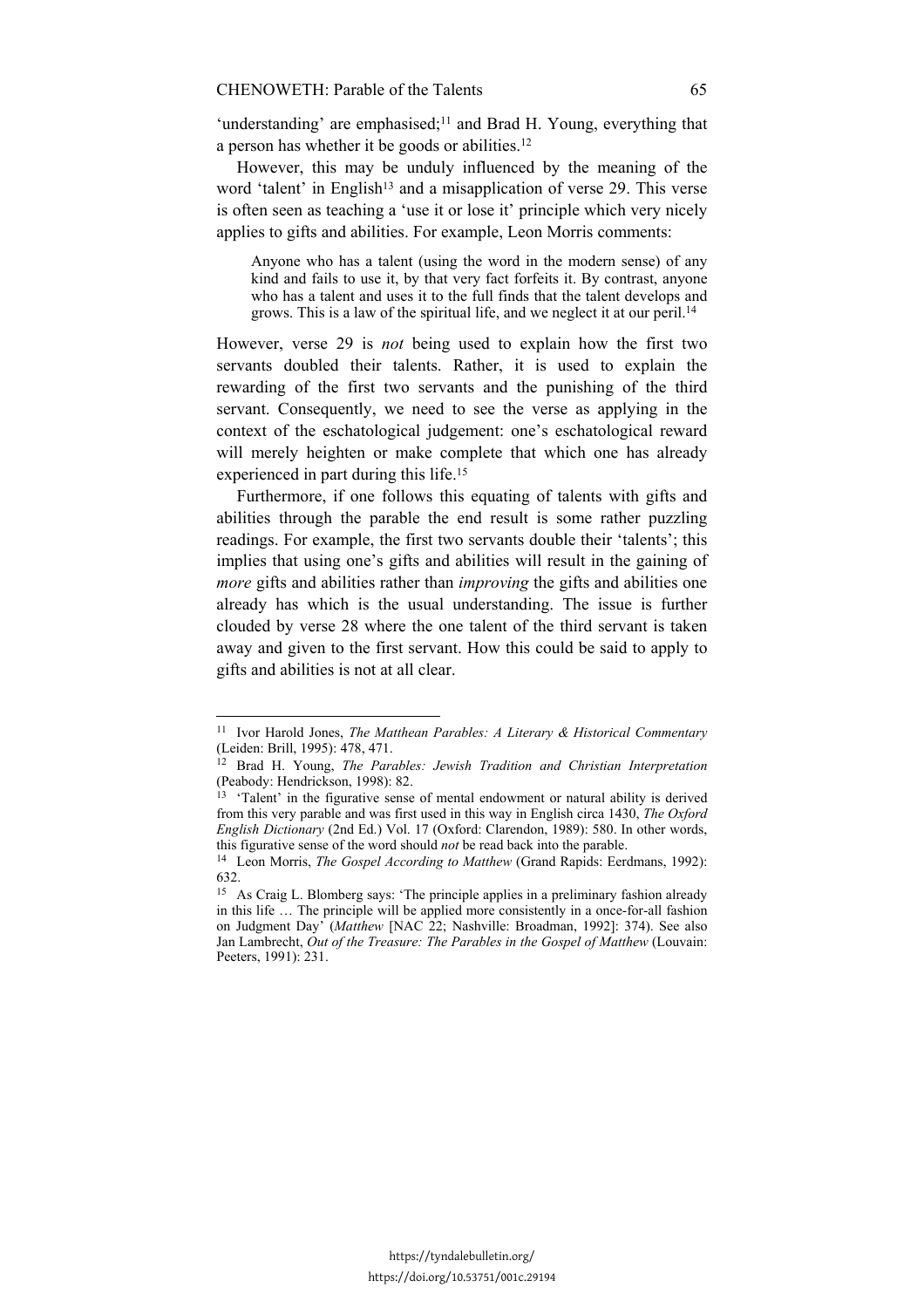There are also examples of more specific identifications of the talents. For example, Augustine equates the talent with salvation: 'the wickedness of that servant who was reprobate and severely condemned, was that he would not put out his money to use. He kept the entire sum he had received; but the Lord looked for profit from it. God is covetous with regard to our salvation.'16 He then applies this practically to preachers (a minister's preaching is the 'putting out' and the congregation's response of living well is the 'profit'), Christians in general (conversions that result from defending Christ, answering murmurers, and rebuking blasphemers) and men as the head of their households (by looking after the salvation of all of their household).<sup>17</sup>

C. H. Dodd attempted to determine the original setting of each parable in the actual circumstances of Jesus' ministry. For the Talents, he argued that the parable was directed against the Pharisees. In this context, and despite his avowed avoidance of allegory, the talents take on a more specific meaning. Referring to the third servant, Dodd argues:

I would suggest that he is the type of pious Jew who comes in for so much criticism in the Gospels. He seeks personal security in a meticulous observance of the Law … The parable, I suggest, was intended to lead such persons to see their conduct in its true light. They are not giving God His own; they are defrauding Him.18

If Dodd is somewhat vague about equating the talents with the Law, others who have followed his general method are not afraid to be more specific. For Jeremias, the talents represent the Word of God;<sup>19</sup> for Lane C. McGaughy (and Bernard Brandon Scott who has more recently taken McGaughy's interpretation a little further), the talents represent the Law.20

In contrast to both these approaches, some commentators view the talents as merely part of the details in the parable that do not have any particular referent within the sphere of application. The talents are

<sup>16</sup> Augustine, *Sermons on Selected Lessons of the New Testament* in *Nicene and*  Post-Nicene Fathers Vol. 6 (Grand Rapids: Eerdmans, 1979): 405.<br>
<sup>17</sup> Augustine, *Sermons*: 406.<br>
<sup>18</sup> C. H. Dodd, *The Parables of the Kingdom* (Glasgow: William Collins, 1961): 112.<br>
<sup>19</sup> Joachim Jeremias, *The Parables* 

Postexilic Maxim and Its Early Christian Expansion in the Parable of the Talents' *Journal of Biblical Literature* 94 (1975): 243; Bernard Brandon Scott, *Hear Then the Parable: A Commentary on the Parables of Jesus* (Minneapolis: Fortress, 1989): 234.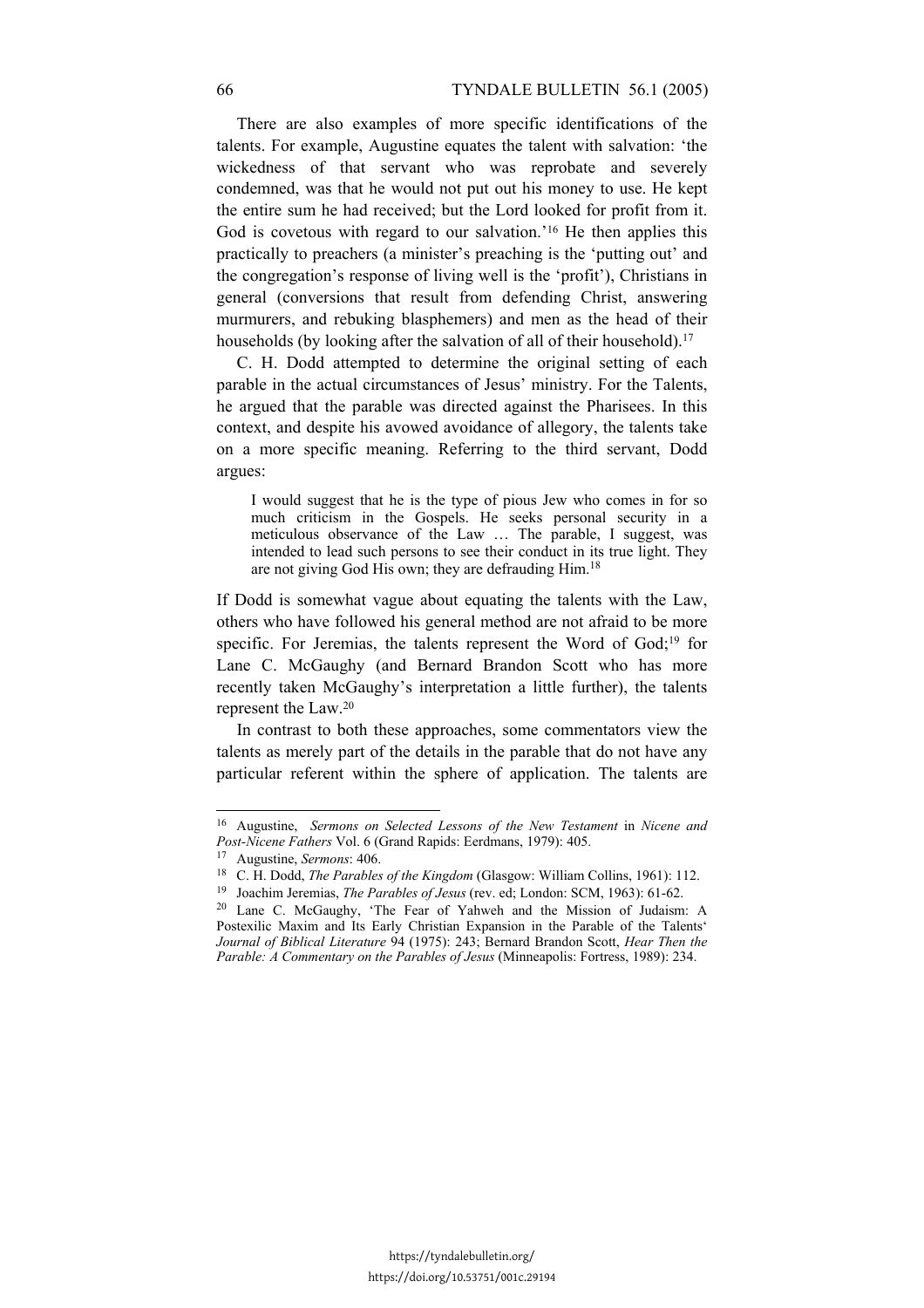necessary to demonstrate the faithfulness of the first two servants and the unfaithfulness of the third. As John B. Carpenter says, 'Parables are about principles, and this parable is about faithfulness of endeavor.'21 He goes on to say that the money was used as an example of everything with which we have been endowed by God.<sup>22</sup> To identify the talents more specifically, Carpenter claims, is to run the risk of eisegesis.23 Don Carson agrees:

Attempts to identify the talents with spiritual gifts, the law, natural endowments, the gospel, or whatever else, lead to a narrowing of the parable with which Jesus would have been uncomfortable. Perhaps he chose the talent or mina symbolism because of its capacity for varied application.24

#### **4. A New Proposal**

However, this is not necessarily the case. If we were studying the parable as an isolated text then any attempt to more precisely identify the underlying referent of the talents could result in any one of a number of diverse solutions such as those given above. But we should not study the parable in isolation; rather, we must examine it within the context in which it is located, namely Matthew's gospel. After all, this is not only the earliest source we have of Jesus' parable, it is also the earliest *interpretation* of the parable that we have.

When one examines the parable of the Talents within the context of Matthew's gospel one discovers that there are wider contextual clues that point to a more specific referent for the talents. Firstly, many commentators have noted that Matthew has given the parable a highly abbreviated introduction.25 Instead of using an introductory formula, by

<sup>21</sup> John B. Carpenter, 'The Parable of the Talents in Missionary Perspective: A Call

for an Economic Spirituality' *Missiology* 25 (1997): 167.<br><sup>22</sup> Carpenter, 'Missionary Perspective': 168. This is still an allegorical connection, however. M. Eugene Boring tries to avoid even this by shifting the connection from the noun to the verb: 'The talent itself does not stand for anything; it is what one does with the entrusted talent that represents the responsible deeds of Christian discipleship' ('Matthew' in *The New Interpreter's Bible* Vol. 8 [Nashville: Abingdon, 1995]: n. 453).

<sup>23</sup> Carpenter, 'Missionary Perspective': 168.

<sup>24</sup> D. A. Carson, 'Matthew' in *The Expositor's Bible Commentary*, vol. 8 (ed. Frank E. Gaebelein; Grand Rapids: Zondervan, 1984): 516.

<sup>25</sup> For example, Davies & Allison, *Matthew*, 3:404 and Donald A. Hagner, *Matthew 14–28* (WBC 33B; Dallas: Word Books, 1995): 733.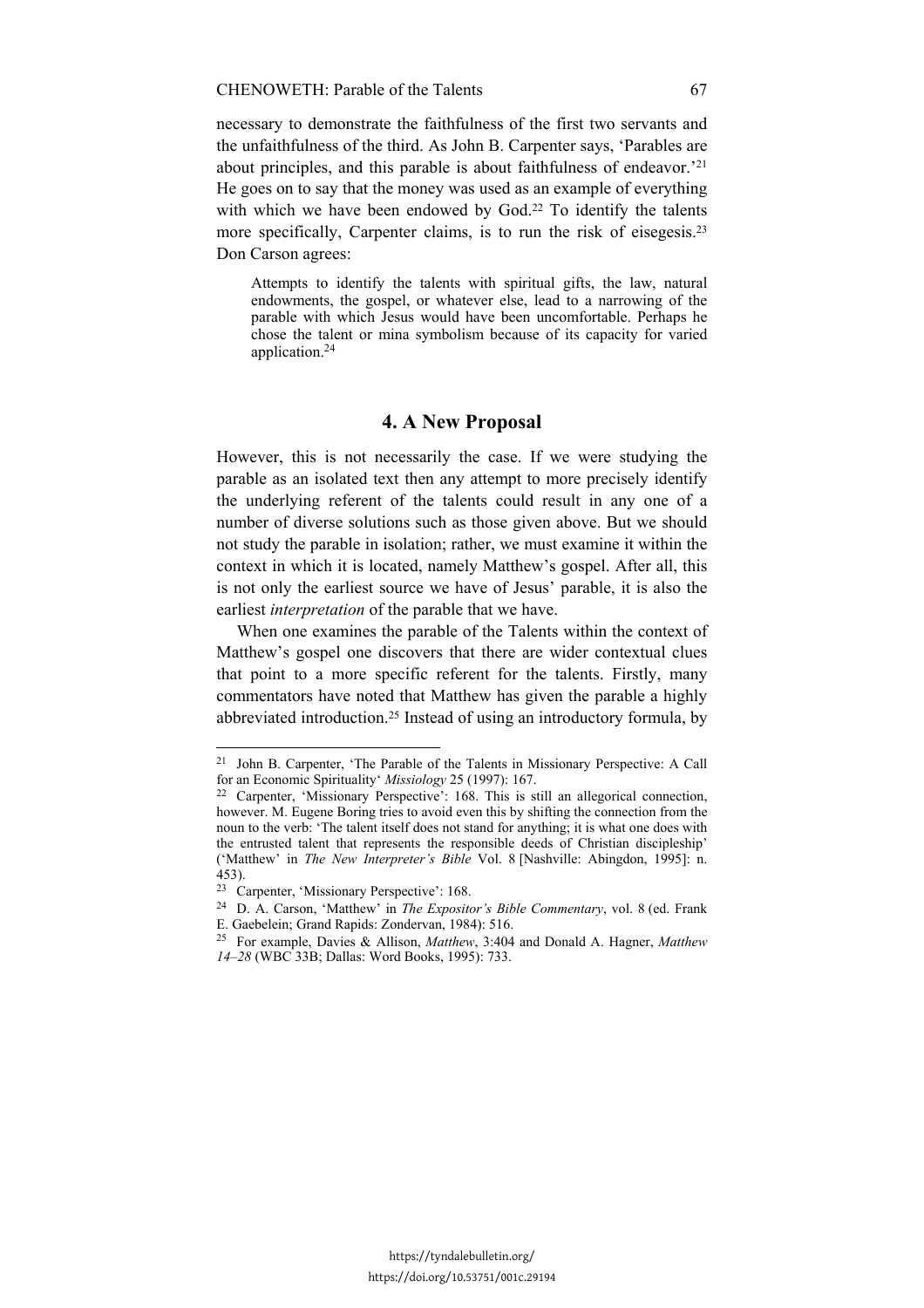means of the word  $\omega \sigma \pi \epsilon \rho$  in verse 14 Matthew very closely associates this parable with the preceding one, the parable of the Ten Virgins. As such, the parable of the Talents is also a parable about the 'kingdom of heaven' (Matt. 25:1).<sup>26</sup> This, then, implicitly connects the parable with other kingdom parables, such as those found in Matthew 13.

Secondly, there is an explicit connection with this earlier chapter. In Matthew 13:11-12, Jesus replies to his disciples when they ask why he speaks to the crowds using parables:

'The knowledge of the secrets of the kingdom of heaven has been given to you, but not to them. Whoever has will be given more, and he will have an abundance. Whoever does not have, even what he has will be taken from him.'

In other words, the penultimate verse of the parable of the Talents has a parallel earlier in Matthew's gospel in the context of the giving of the knowledge of the secrets of the kingdom of heaven to the disciples. Assuming that Matthew intentionally included this paradoxical statement of Jesus' in two different contexts, we can legitimately ask what he intended by it. It is possible that Matthew's gospel contains two different applications of a more general statement.<sup>27</sup> However, it is more likely that this extended verbal repetition is Matthew's way of saying that the two passages are related in some way. M. D. Goulder has examined what he called the doublets of Matthew's gospel.<sup>28</sup> He argues that the doublet consisting of Matthew 13:12 and 25:29 is an example of 'Marcan epigrams given in their Marcan contexts and either then or later filled out and repeated.'29 Goulder goes on to say that the parable of the Talents 'expounds' Matthew 13:12.30

 $\overline{a}$ 

<sup>26</sup> Morris, *Matthew*: 626–27. 27 This seems to be the approach of the *New Living Translation*: 'To those who are open to my teaching, more understanding will be given, and they will have an abundance of knowledge. But to those who are not listening, even what they have will be taken away from them' (Matt. 13:12); 'To those who use well what they are given, even more will be given, and they will have an abundance. But from those who are unfaithful, even what little they have will be taken away' (25:29). This approach, however, minimises the very close verbal similarities of the original Greek texts.

 $28$  'The process of midrashic exposition often involves the glossing of one context with another later in the story, so that the author is involved in borrowing forward from his own material' (M. D. Goulder *Midrash and Lection in Matthew* [London: SPCK, 1974]: 36).<br><sup>29</sup> Goulder, *Midrash*: 37.

<sup>&</sup>lt;sup>30</sup> Goulder, *Midrash*. This approach corresponds with Janice Capel Anderson's sixth function of extended verbal repetitions: 'to unify disparate elements, sometimes creating a background pattern against which other elements can be understood'.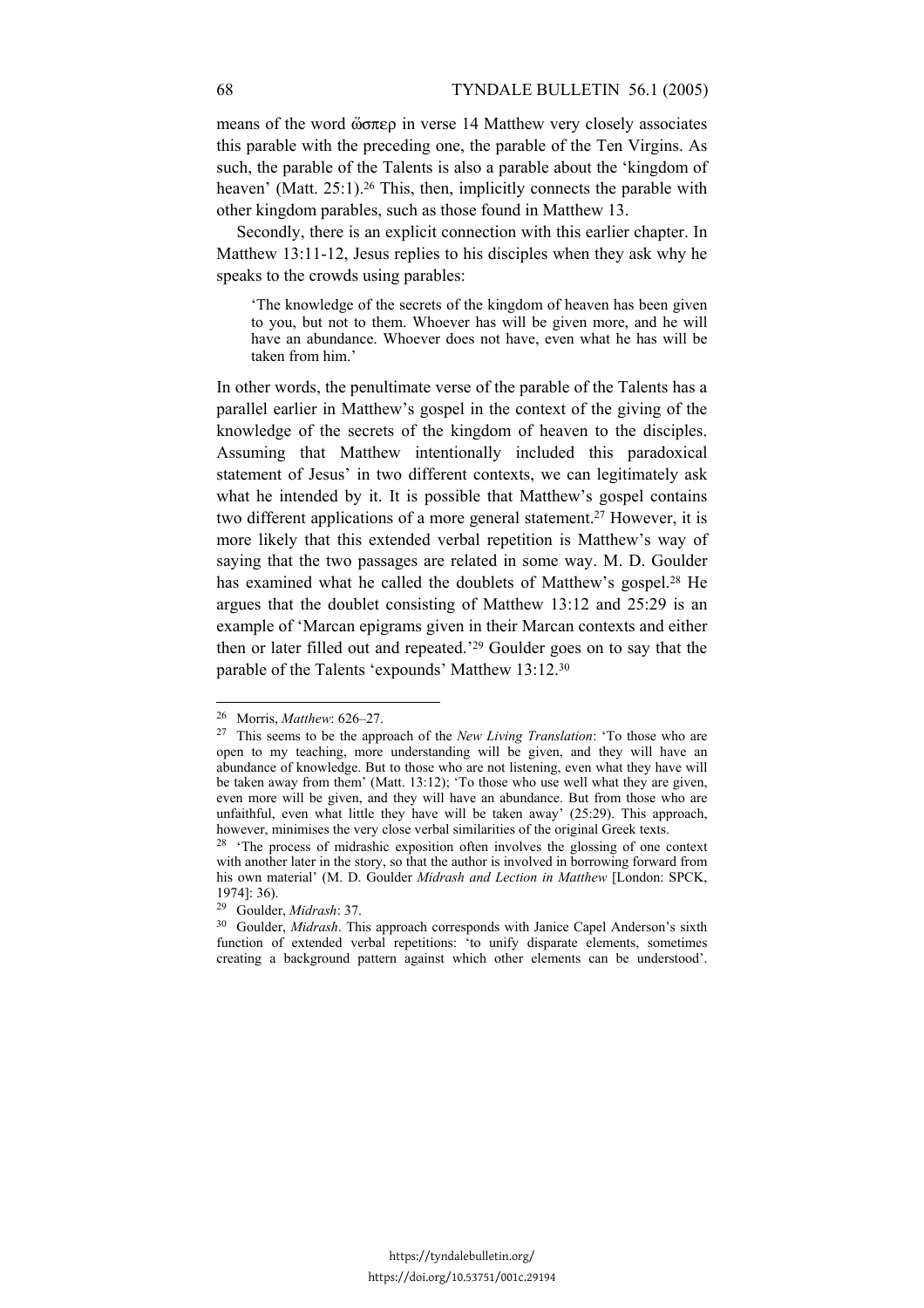Once the extended verbal repetition has been noticed by the reader other connections become apparent. In Matthew 13 we have Jesus entrusting the knowledge of the secrets of the kingdom of heaven to the disciples; in the parable of the Talents we have the master (the Son of Man) entrusting talents to his servants (the disciples). If we complete the parallelism it appears that it was Matthew's intention that the talents be identified with 'the knowledge of the secrets of the kingdom of heaven'. This identification is further supported by noting that later in Matthew 13 the kingdom of heaven is likened to a treasure and a pearl of great value (Matt. 13: 44-46); equating the kingdom of heaven with talents – large amounts of money – also fits this pattern.

Only a handful of recent commentators have said something along these lines. For example, R. T. France says

In the context of Jesus' ministry the sums of money entrusted to the slaves are more likely to represent not natural endowments given to men in general, but the specific privileges and opportunities of the kingdom of heaven ... to be faithfully exploited before the master returns.<sup>31</sup>

Similarly, John Paul Heil argues that the talents are 'a rather general and open-ended symbol of all that Jesus has entrusted to his disciples for promoting the reign of the heavens during the time between his resurrection and final coming.'32 He, too, notes that the taking away of the talent recalls Matthew 13:11-12, the fact that the disciples, and not the crowds, have been given inside knowledge by means of parables. The promise of verse 12 is then confirmed and developed in the parable of the Talents: 'The one talent has been taken away from the servant because he did not risk working productively with it to know and experience the mystery of the reign of the heavens'33.

France is not quite precise enough, but Heil's discussion is excellent although he avoids making the connection between the talents and the phrase 'the knowledge of the secrets of the kingdom of heaven' explicit. However, as discussed above, this is what Matthew wants us to do. But what precisely is this knowledge? In the context of Matthew

*Matthew's Narrative Web: Over, and Over, and Over Again* (JSNTSupp 91; JSOT: Sheffield, 1994): 44.

<sup>&</sup>lt;sup>31</sup> R. T. France, *Matthew* (TNTC; Leicester: IVP, 1985): 352.<br><sup>32</sup> John Paul Heil, 'Final Parables in the Eschatological Discourse in Matthew 24-25' in Warren Carter & John Paul Heil *Matthew's Parables: Audience-Oriented Perspectives* (CBQMS 30; Washington, DC: Catholic Biblical Association of America, 1998): 197n.

<sup>33</sup> Heil, 'Final Parables': 199.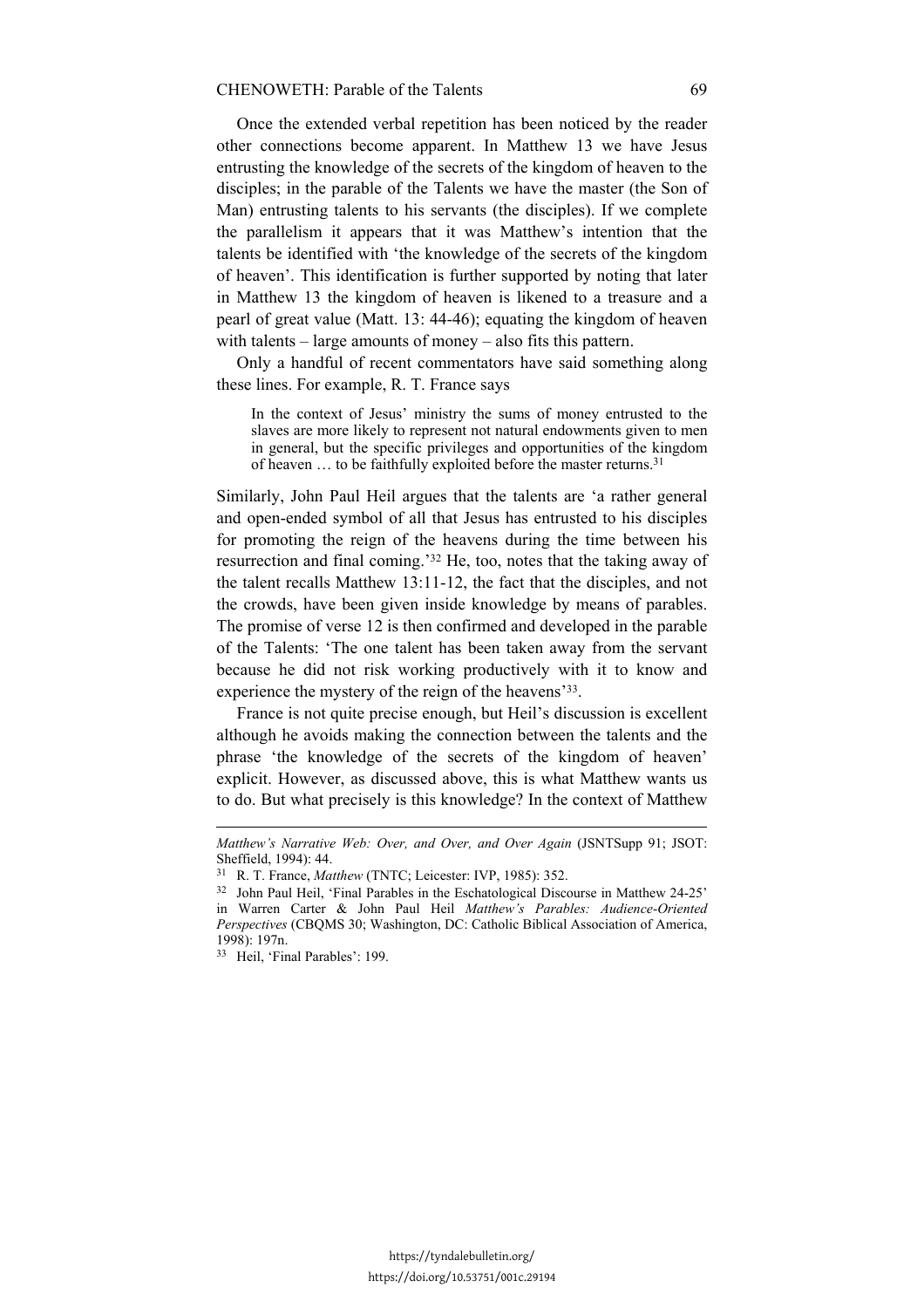13 both the crowds and the disciples hear Jesus' parables. But the disciples received the *interpretation* of the parables. Jesus speaks to them *explicitly* about the Kingdom; they have been given what could be described as 'inside information'. This, then, is 'the knowledge of the secrets of the kingdom of heaven'.34

We can take this one step further. Matthew's gospel contains not just Jesus' public teachings but also much of what Jesus said privately to his disciples. In other words, anyone who reads Matthew's gospel has *also* been entrusted with the explicit teaching about the Kingdom. When Jesus says to the disciples 'The knowledge of the secrets of the kingdom of heaven has been given to *you*' Matthew means Jesus' words to be directed to the reader also.

#### **5. The Teaching of the Parable**

We are finally in a position to discuss the teaching of the parable as a whole by peeling back the allegorical elements so that what is representted is laid bare. Jesus has entrusted the knowledge of the secrets of the kingdom of heaven to his disciples. He has given more to some and less to others according to their abilities.35 Some of his disciples go out immediately and 'make increase'. In other words, they make use of the knowledge that has been given to them in a way that brings about a profit for Jesus and they are consequently rewarded. However, some of his disciples sit on that knowledge; they keep it to themselves; they act in a way that does not result in profit for Jesus and they are punished as a result. In fact, they are treated as an outsider; they have revealed by their behaviour that they are not true disciples of Jesus at all.

This interpretation also relates well to the parables on either side. The parable of the Ten Virgins teaches that when the Son of Man returns the disciples must be prepared, and that those who are not will also be treated as outsiders.36 The parable of the Talents then teaches

<sup>34</sup> See also the discussion in Craig S. Keener, *Commentary on the Gospel of Matthew* (Grand Rapids: Eerdmans, 1999): 379-81.

<sup>&</sup>lt;sup>35</sup> In other words, as R. T. France notes, 'not everyone has the same opportunities and abilities to achieve results for the kingdom of heaven…' ('On Being Ready [Matthew 25:1-46]' in *The Challenge of Jesus' Parables* [ed. Richard N. Longenecker; Grand Rapids: Eerdmans, 2000]: 187.

<sup>36</sup> Blomberg, *Interpreting the Parables*: 195; Heil, 'Final Parables': 195; France, 'On Being Ready': 183.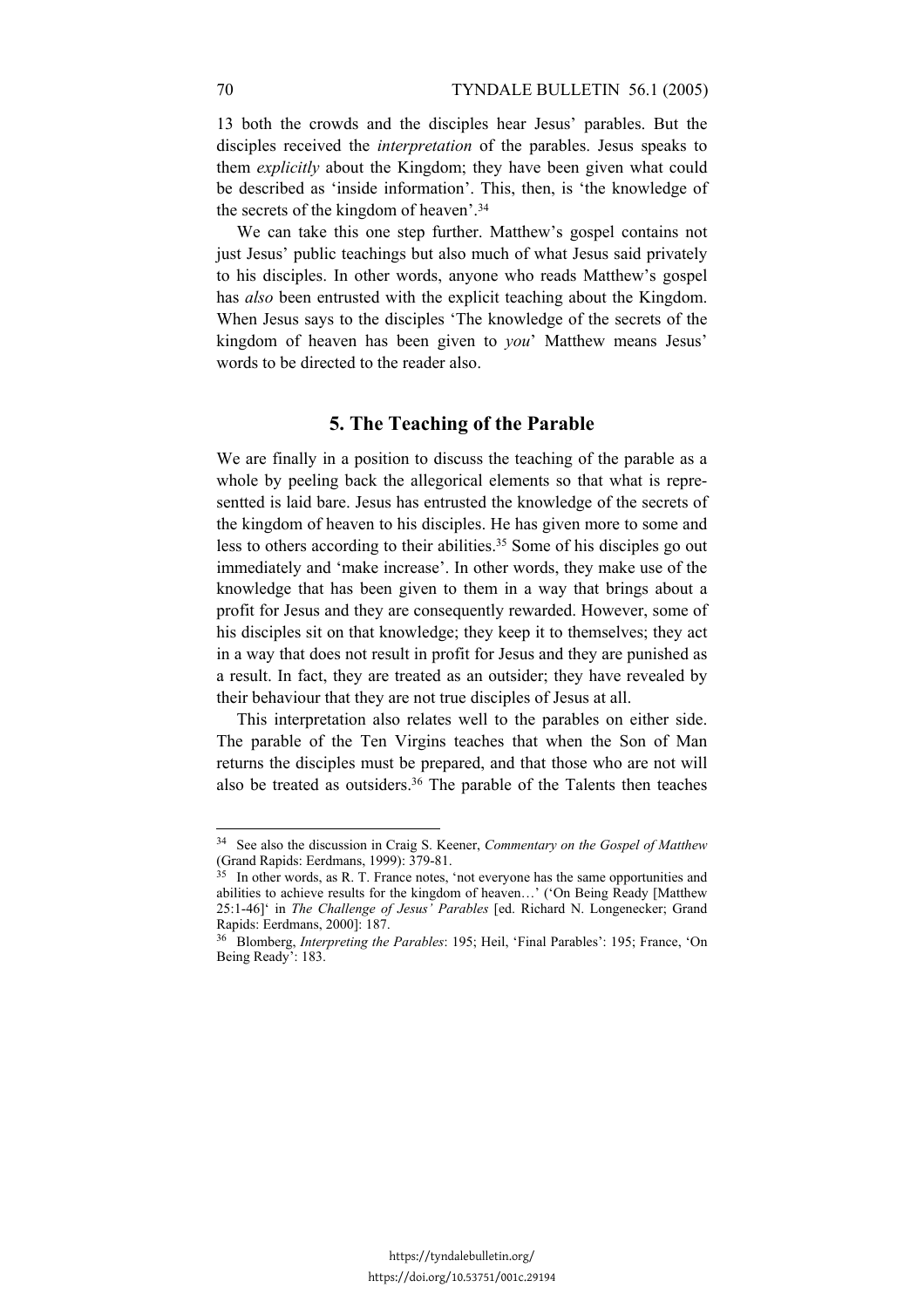*how* Jesus' disciples are to be prepared: they need to have invested what they know about the kingdom and to have made a profit. The parable of the Sheep and the Goats takes this one step further by offering eternal life to those who respond to the disciples as they go out into the world investing their knowledge of the kingdom.37

# **6. A Surprising Parallel**

Interestingly, this particular interpretation of the parable of the Talents finds strong support in 1 Corinthians 4:1-5, where Paul states:

So then, men ought to regard us as servants of Christ and as those entrusted with the secret things of God. Now it is required that those who have been given a trust must prove faithful. I care very little if I am judged by you or by any human court; indeed, I do not even judge myself. My conscience is clear, but that does not make me innocent. It is the Lord who judges me. Therefore judge nothing before the appointed time; wait till the Lord comes. He will bring to light what is hidden in darkness and will expose the motives of men's hearts. At that time each will receive his praise from God.

The conjunction of so many of the same motifs as are found in this particular interpretation of the parable of the Talents – disciples as servants, entrusted with the secret things of God, needing to be faithful with what has been entrusted until Christ returns to judge, then receiving praise – is quite astounding. This is not to suggest that Matthew's parable derives from Paul's letter or even that Paul is alluding to Jesus' original parable. Rather, it demonstrates that these ideas, motifs and allegorical connections were certainly present in the church at that time.

## **7. Conclusion**

Matthew's interpretation of Jesus' parable of the Talents presents the reader of his gospel with a challenge. If one has been entrusted with the knowledge of the secrets of the kingdom of heaven – and anyone who has read Matthew's gospel will have been given that very knowledge – then one is expected to put that knowledge to good use. Those who

<sup>&</sup>lt;sup>37</sup> This is following the 'particularist' interpretation or this parable rather than the 'universalist' interpretation. See Graham N. Stanton, *A Gospel for a New People: Studies in Matthew* (Edinburgh: T&T Clark, 1992): 208.